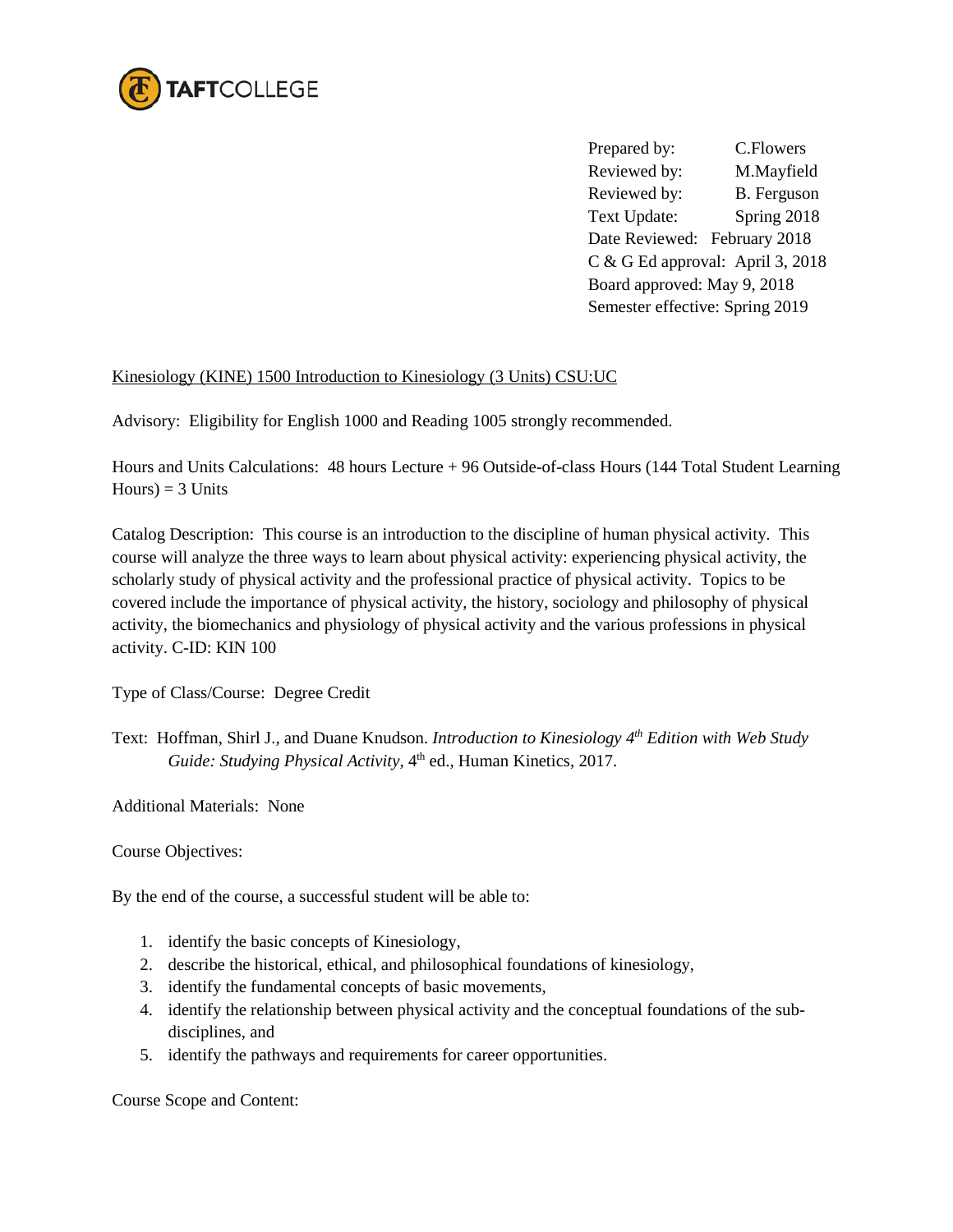

Unit I: Introduction - Introduction to Kinesiology and Physical Activity

- A. Developing and understanding of kinesiology
- B. Physical activity: the focus of kinesiology
- C. What are physical activity and kinesiology
- D. Exercise and skilled movement
- E. Scholarly study of physical activity
- F. Practicing and physical activity profession

Unit II: Experiencing Physical Activity

- A. The spheres of physical activity experience
- B. The importance of physical activity experiences
- C. The importance of subjective experiences in physical activity

Unit III: Scholarly Study of Physical Activity

- A. Philosophy of physical activity
- B. History of physical activity
- C. Sociology of physical activity
- D. Motor behavior
- E. Sport and exercise psychology
- F. Biomechanics of physical activity
- G. Physiology of physical activity

Unit IV: Practicing a profession in Physical Activity

- A. Becoming a physical activity professional
- B. Careers in health and fitness
- C. Careers in therapeutic exercise
- D. Careers in teaching physical education
- E. Careers in coaching and sport instruction
- F. Careers in sport management

Learning Activities Required Outside of Class:

The students in this class will spend a minimum of 6 hours per week outside of the regular class time doing the following:

- 1. Studying
- 2. Answering questions
- 3. Required reading
- 4. Written work
- 5. Observing or participating in an activity related to the course content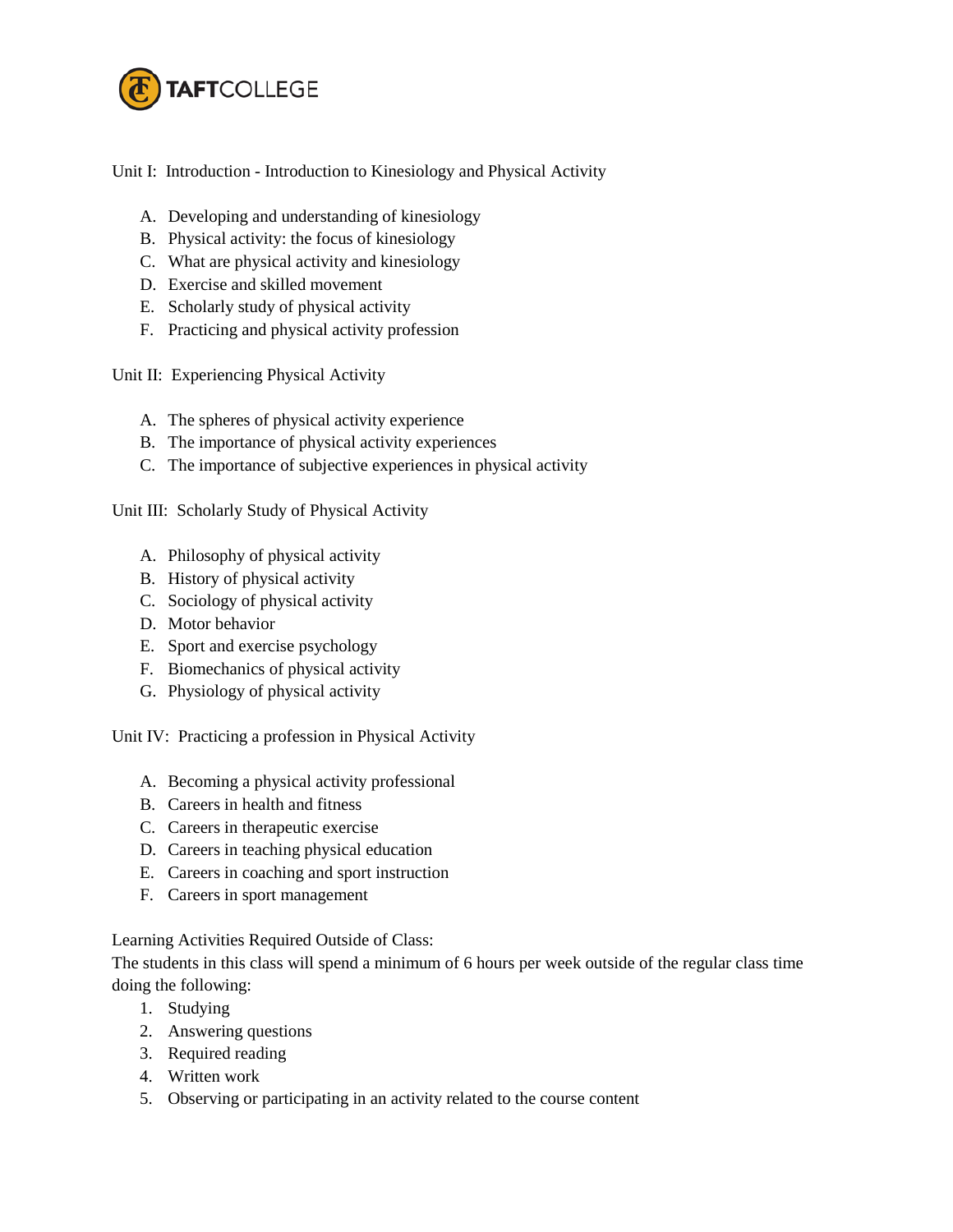

Methods of Instruction:

- 1. Lecture
- 2. Class discussion
- 3. Audio-Visual Aids
- 4. Use of the texts online study guide and supplemental material
- 5. Assigned reading from text
- 6. Discussion and presentations with Kinesiology professionals

Methods of Evaluation:

- 1. Exams and quizzes
- 2. Development of a personal portfolio that describes pathways and requirements for their selected career
- 3. Homework assignments
- 4. Research Projects

Supplemental Data:

| TOP Code:                    | 127000: Kinesiology               |
|------------------------------|-----------------------------------|
| <b>SAM Priority Code:</b>    | E: Non-Occupational               |
| <b>Distance Education:</b>   | Not Applicable                    |
| Funding Agency:              | Y: Not Applicable(funds not used) |
| Program Status:              | 1: Program Applicable             |
| Noncredit Category:          | Y: Not Applicable, Credit Course  |
| <b>Special Class Status:</b> | N: Course is not a special class  |